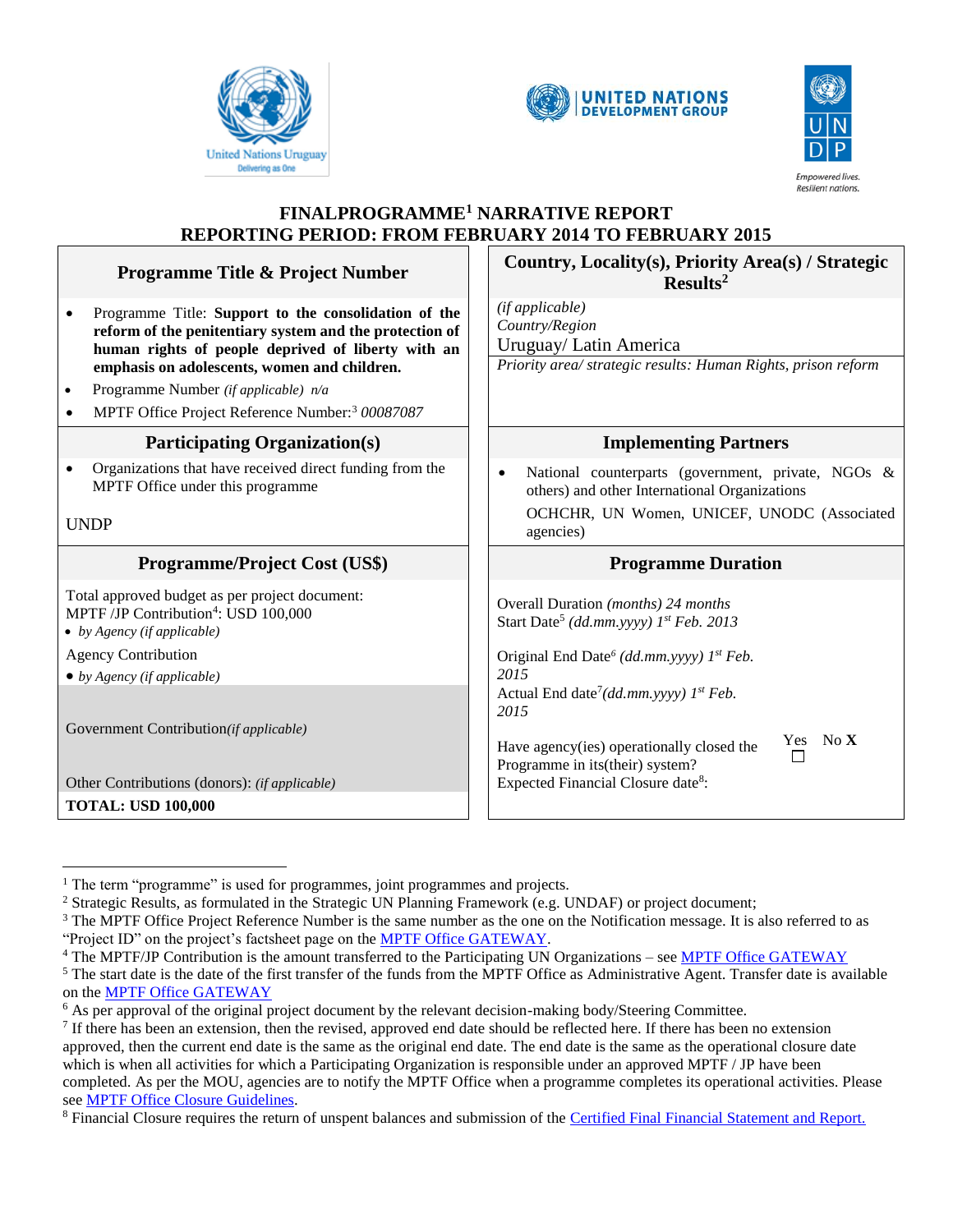# **Programme Assessment/Review/Mid-Term Eval. Report Submitted By**

Evaluation Completed  $\Box$  Yes **X** No Date: *dd.mm.yyyy* Evaluation Report - Attached Yes **X** No Date: *dd.mm.yyyy*

- o Name: Gonzalo Kmaid on behalf of Denise Cook (RC)
- o Title: Coordination Specialist
- o Participating Organization (Lead):
- o Email address: gonzalo.kmaid@one.un.org / [denise.cook@one.un.org](mailto:denise.cook@one.un.org) (RC)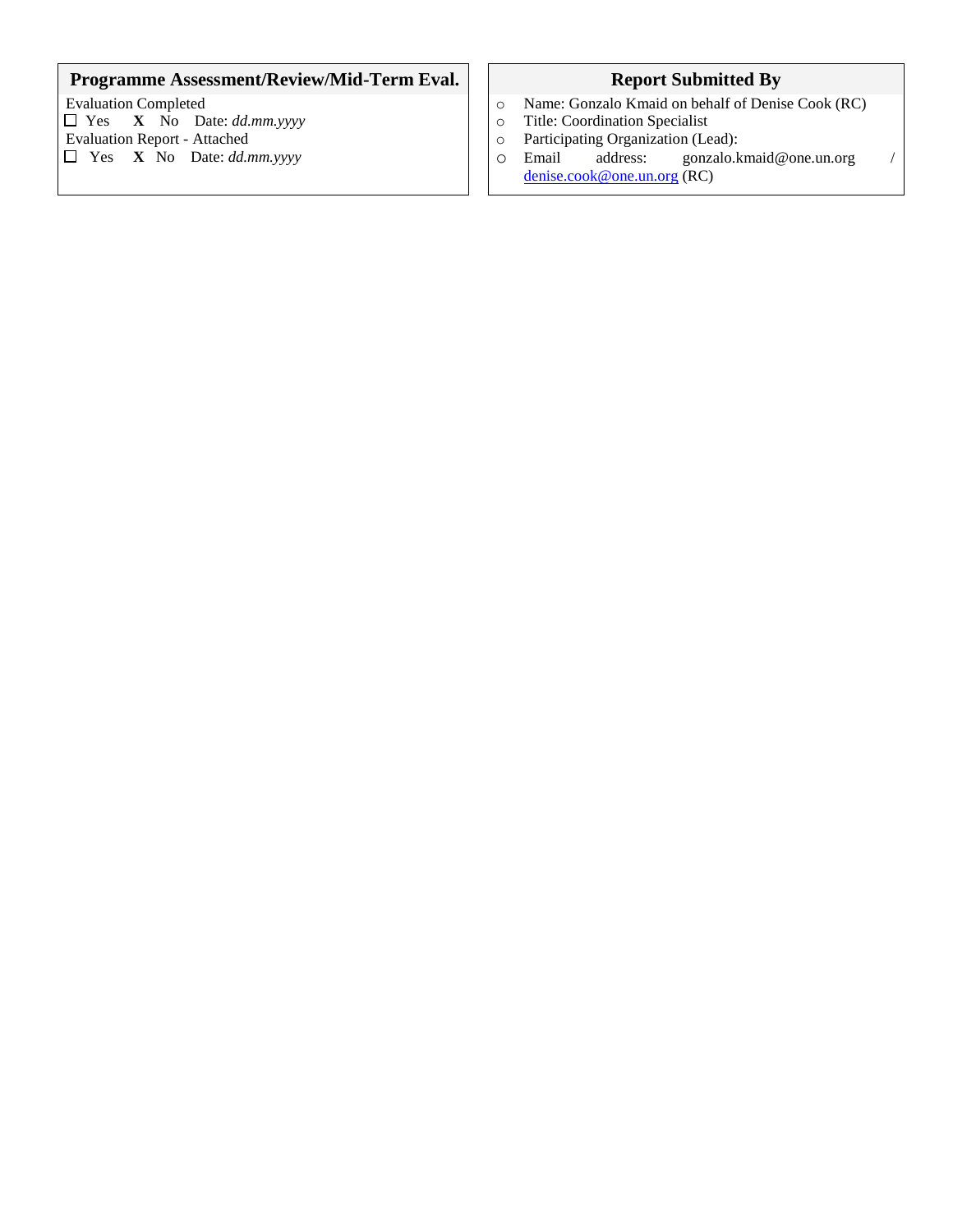### **EXECUTIVE SUMMARY**



The Project developed a wide range of activities aimed to consolidate some of the improvements achieved in the prison reform process in Uruguay. Diverse institutional actors were called to participate in training instances, dialogues and workshops related to the daily management of prisons, staff training, human rights promotion, awareness raising of the new Penal Process Law, prevention of corruption in the penitentiary administration and social protection and support of children of persons deprived of liberty.

The Project also developed a social research product, related to prison conditions of women and also developed a set of recommendations on how to ensure the social capacities and

rights of children whose parents are imprisoned.

Assuming that one of the needed factors to make prison reform possible is to ensure the participation of a critical number of key institutions and related actors, the Project made it possible to have an open platform for discussions, interchanges and innovations in this field.

#### **I. Purpose**

1. The focus of this proposal is comprised by: i) the elaboration of highly qualified technical inputs; ii) diagnosis of the situation of specific segments of persons deprived of liberty (women and youth), iii) sensitization of decision makers and training modules on human rights. These actions will therefore, target directly and indirectly, the human rights of imprisoned people, developing catalytic actions to protect political, social and cultural rights of the adult population, and designing a monitoring mechanisms for children and youth under security measures of the juvenile justice system.

2. The Government has repeatedly stated that prison reform is one of its highest priorities. This is clearly reflected in the Budgetary Law (five-year expenditures), in annual budgetary amendments, in a series of administrative decisions (open calls for new personnel and professionals, infrastructure investments, management changes, *inter alia*) and in legal initiatives send to Parliament. In this sense, legal changes have been submitted to Parliament tending to create an autonomic prison administration, a specialized penitentiary agency and other transformation related to crime prevention.

3. The leading role has been assumed by the Ministry of Interior, but the very diverse nature of issues that are part of the penitentiary reality have also called for the participation of other ministries (Health, Education, Health, Labor, Social Development) and Agencies (National Board for Drugs, Inmate Patronage). It is worth mentioning that the former President of Uruguay and many Ministers, including the Minister of Interior are exprisoners who have been held in Uruguayan prisons and they have a strong personal as well as political commitment to improving prison conditions.

4. Although the Government is investing an increasing amount of financial resources for the needs of the prison reform in matter of infrastructure and human resources (USD 55,000,000 for the 2009-2011 period), the specific design of a new penitentiary system and its supporting pillar are still needing of technical inputs. Additionally, the Government has expressed its concern regarding corruption in the penitentiary system as a structural problem that needs to be faced with specific and targeted measures.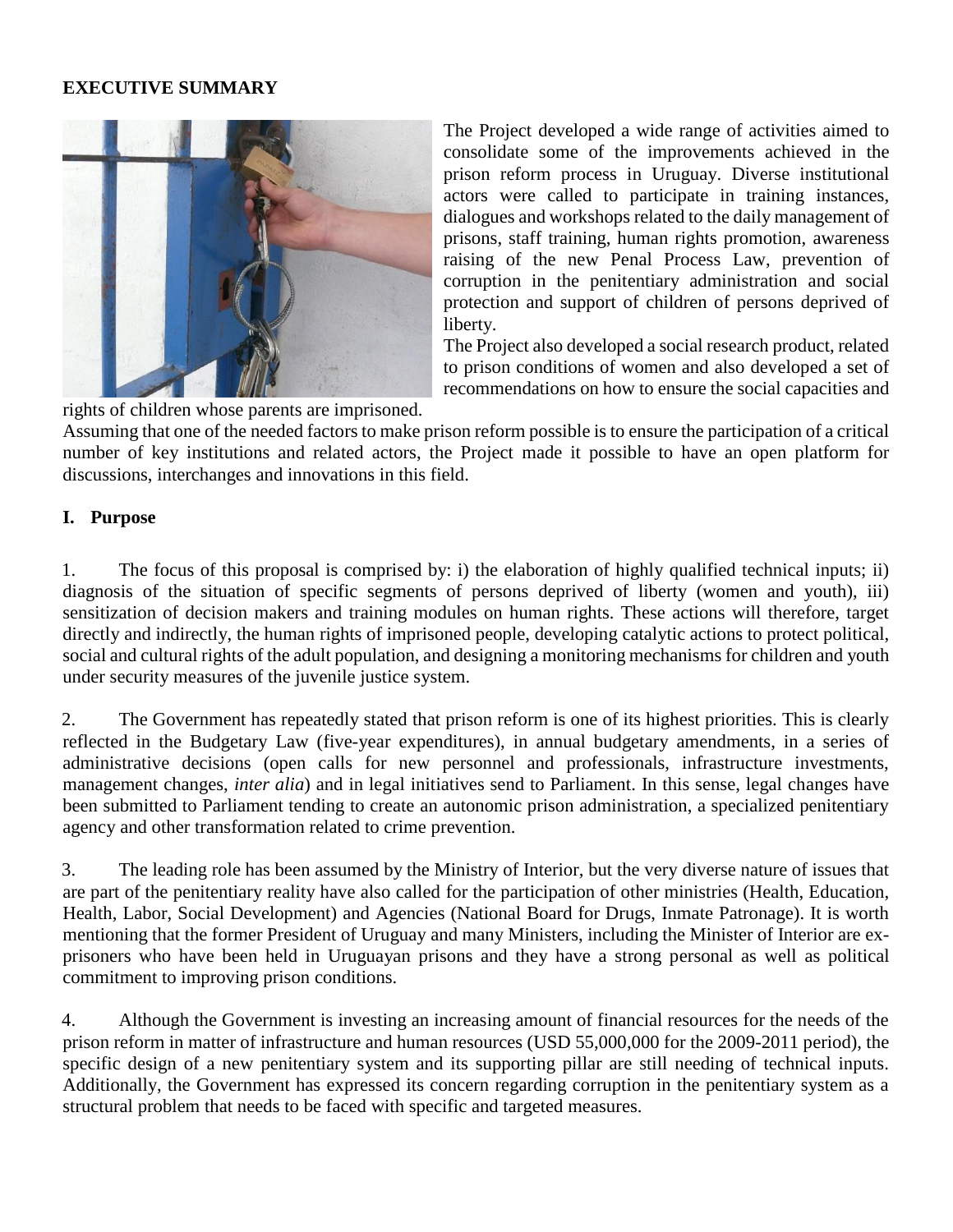5. Government officials, and in particular the Ministry of Interior as leading actor of the reform, have stated that the role of the United Nations is of central importance to support the transformation, since it allows to update the national system with the best international practices.

6. From a UN perspective, it is of strategic importance to be helpful in this area, since it is directly related with the protection of human rights and has been defined as a priority by the Government and by all the political system. These issues are directly reflected in system wide documents since 2010-2011.

### **II. Assessment of Program Results**



### **i) Narrative reporting on results:**

The developed activities were an important step to the consolidation of many issues involved in the reform process that is being implemented in the country since 2010. Although the State has provided a significant amount of resources to this matter, strategic interventions as the ones included in the Project "Support to the consolidation of prison reform" strengthen the existence of an institutional framework capable of making changes possible. In this sense, the activities have given the State actors strategic lines on the next stages to be followed in some of the main issues involved in prison reform.

# **Outcomes:**

UNDAF 2011-2015 Outcome 4.1 The State, with broad participation of civil society, will have progressed in the design and implementation of human rights-based policies and instruments for the promotion and comprehensive protection of human rights, with special focus on most vulnerable groups.

# **Outputs:**

# **Output 1: Technical inputs for the design and implementation of a monitoring and rehabilitation system for adolescents who are under the juvenile justice system elaborated.**

With the support of UNICEF, technical support was provided to the National Institution of Human Rights for the implementation of monitoring system for the follow up of the situation of the Juvenile Justice System. The activities included an overall diagnosis of all the centers for juveniles and the designing of a Visiting Protocol to implement in the inspection. As part of the activities, all the centers were visited and their conditions thoroughly studied. A report was released as part of the activities of the National Human Rights Institution-National Mechanism of Prevention of Torture. This document contained recommendations calling for a deep transformation of the system, opening a national discussion about a new model for treatment of children under the Juvenile Justice System.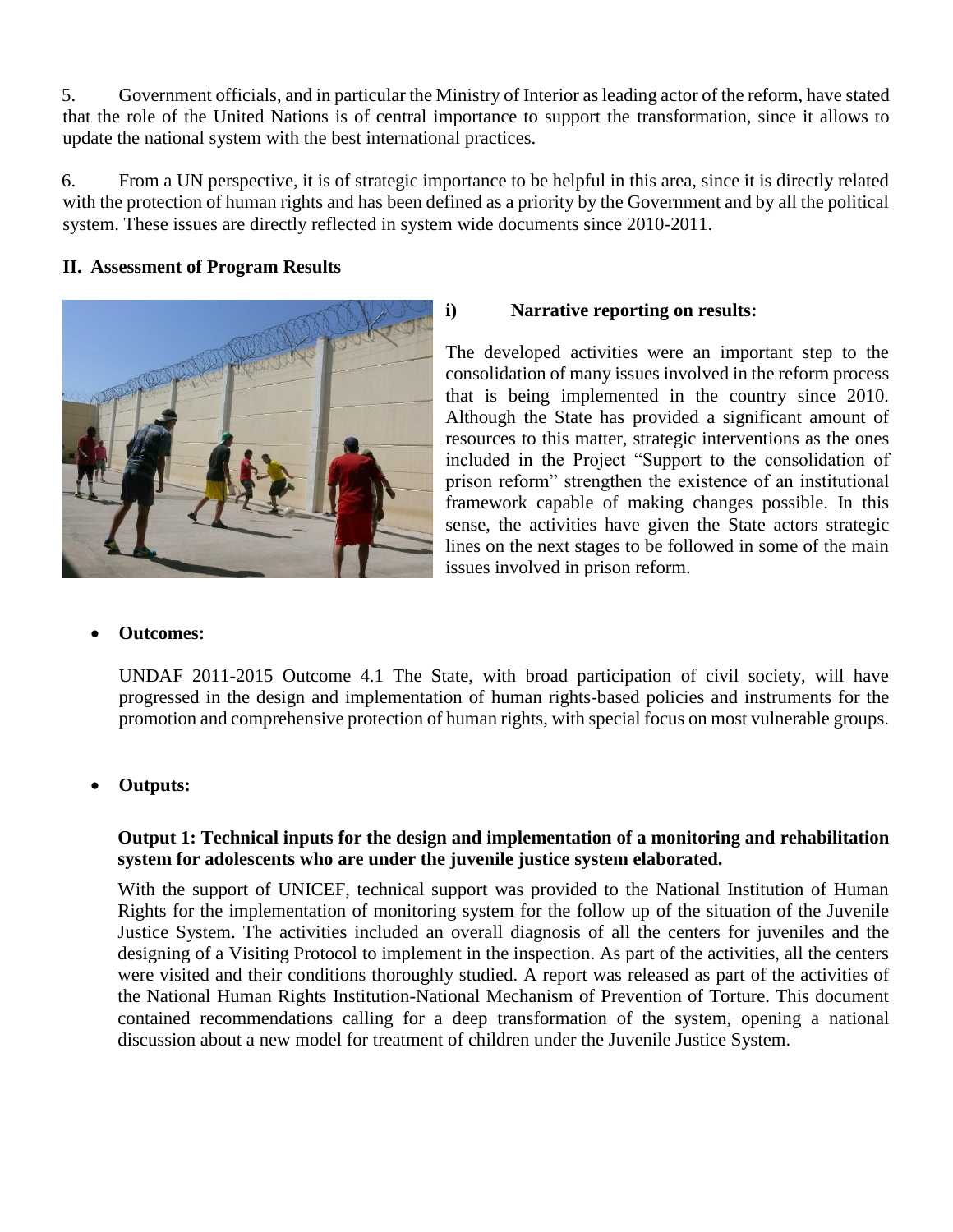### **Output 2: Analyses concerning the situation and context of women in prison, as an input for specific public policies elaborated.**

A social research on the profile and background of women in prison was developed in the Metropolitan Center for Women (Unit Number 5) providing a situational diagnosis on the matter. A poll was carried out among the women. The results highlighted relevant issues for the designing of specific and protective policies for women in prison.

#### **Output 3: Guidelines for the social work with women deprived of liberty who have children implemented.**

A social research on how the visits of the families of inmates were held in the prison centers was carried out. This survey –that covered the 70% of women in prison- signaled a set of recommendations to create a new policy for the institutional relationship of the penitentiary system with the families and address the social background of the inmates. A resolution of the Ministry of Interior assumed this recommendations and created a Working Group for its implementation.



### **Output 4: Decision makers, political system and legislators sensitized, with technical inputs concerning the penal process code reform.**

Three workshops were held with the objective of raising awareness among social actors and institutional counterparts on the importance and innovations involved in the implementation of the new Penal Process Law. Judges, prosecutors, Law enforcement agencies and politicians participated in the activities in which the new regulations were discussed.



# **Output 5: Penitentiary operators trained on human rights and technical inputs designed for a practical training module.**

Seven workshops –five of them in penitentiary centers outside the capital city of the country- were held to support the training of penitentiary operators and security personnel. This three day courses were based on human rights and promoted the use of human rights and the UN Rules for prisons as a common basis for work.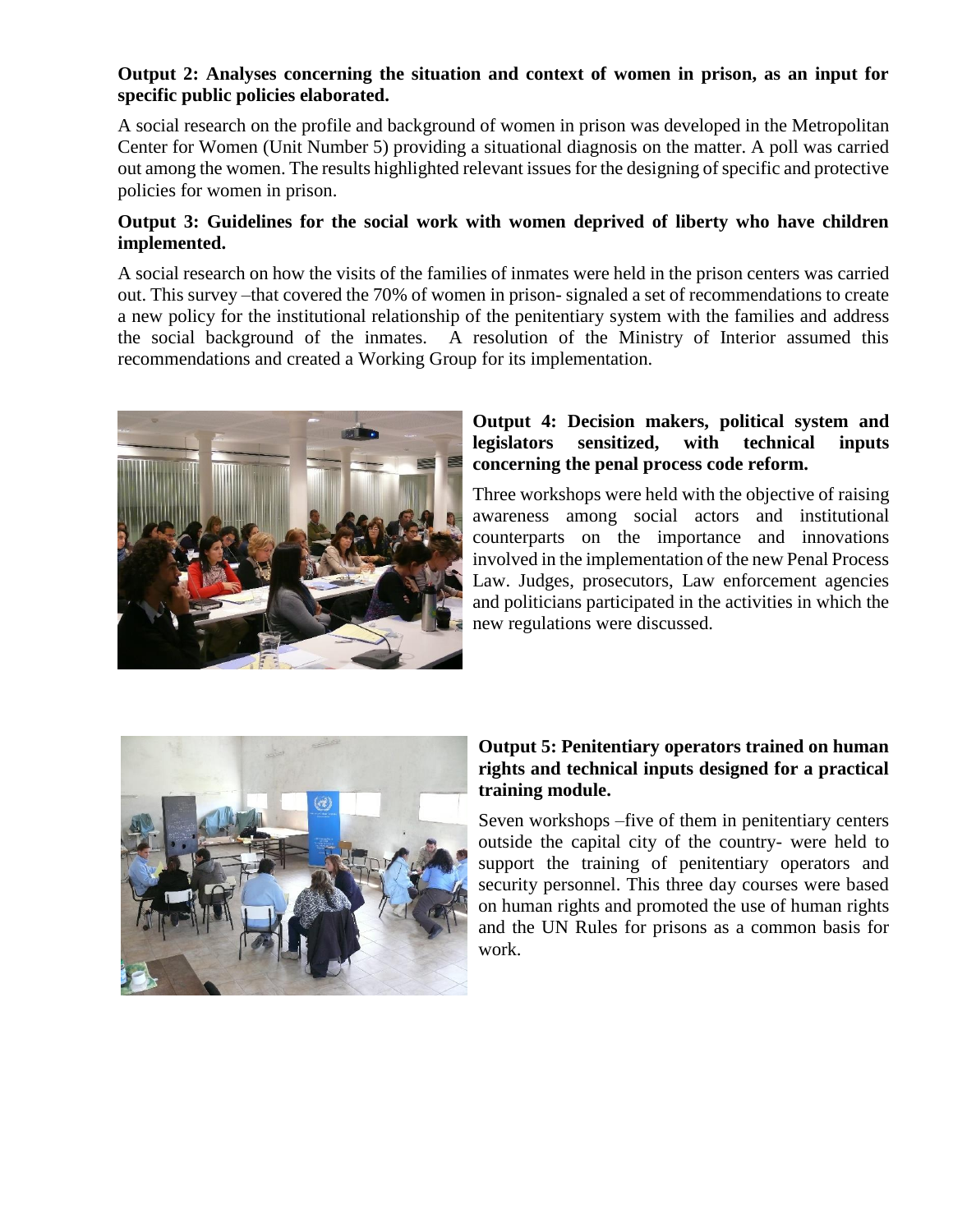

#### **Output 6: Actions in order to prevent and eradicate corruption in penitentiary centers designed and implemented.**

A workshop with high rank administrators of the National Penitentiary System was held to clarify the diverse ways in which corruption can invade the penitentiary administration. Prevention measures, protective mechanisms and good practices were discussed, whilst the draft of an ethical code was presented during the activity.

### **Qualitative assessment:**

The activities required and intense level of interagency articulation. Coordination of meetings of the Project's Board provided relevant perspectives and inputs for the coordination and management of the activities.

The designing of the activities and its contents were also carried out through dialogue instances with civil society organizations and other counterparts. The involvement of civil society in the dialogues, the training instances and the open presentations, were also an outstanding feature of the Project.

The strategic role of the UNDP and the RCO within the UN System was enhanced, since the Project pointed out specific transformation steps and innovation for a key issue of the national agenda. A very important result of the activities, that illustrates the impact of the Project, are the decisions taken by the Ministry of Interior which took into account many of the recommendations made during the process. In particular, we should highlight the creation of a working group in the Ministry of Interior to implement a rights protection program for the children and families of inmates.

The overall results of the Project have been evaluated by many participants as a platform that should be continued and deepened with similar methodology and counterparts.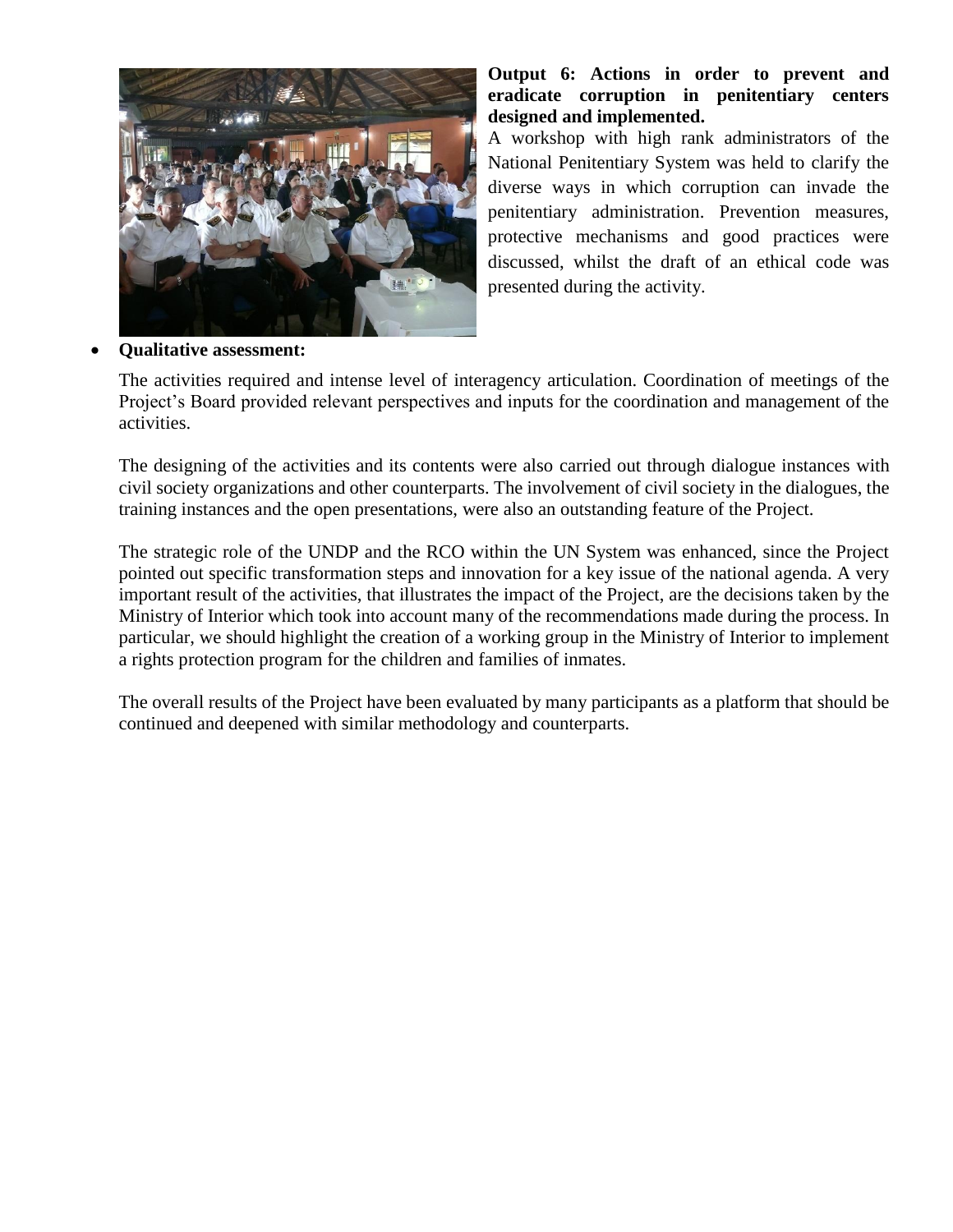# **ii) Indicator Based Performance Assessment:**

 $\overline{a}$ 

Using the **Program Results Framework from the Project Document / AWPs** - provide details of the achievement of indicators at both the output and outcome level in the table below. Where it has not been possible to collect data on indicators, clear explanation should be given explaining why.

|                                                                                                                                                                                                                                                                                                                                                     | <b>Achieved Indicator Targets</b>                                                                                                                                                                                                                | <b>Reasons for Variance with Planned</b> | <b>Source of Verification</b>                                                     |
|-----------------------------------------------------------------------------------------------------------------------------------------------------------------------------------------------------------------------------------------------------------------------------------------------------------------------------------------------------|--------------------------------------------------------------------------------------------------------------------------------------------------------------------------------------------------------------------------------------------------|------------------------------------------|-----------------------------------------------------------------------------------|
|                                                                                                                                                                                                                                                                                                                                                     |                                                                                                                                                                                                                                                  | Target (if any)                          |                                                                                   |
| Outcome 1 <sup>9</sup> Consolidation of prison<br>reform<br><b>Indicator: Prison reform evaluation reports</b><br><b>Baseline: Ministry of Interior Annual Reports</b><br>of Reform achievements<br><b>Planned Target: Continuity and deepening of</b><br>prison reform                                                                             | Outcome achieved. The Ministry of<br>Interior announced the continuation<br>reform<br>of<br>and<br>the<br>prison<br>developments of a new set of policies<br>regarding its goals, taking into<br>account the inputs included in this<br>Project. |                                          | Ministry of Interior Third<br>Annual Report "Los caminos"<br>de la libertad" 2014 |
| <b>Output 1</b> Technical inputs for the<br>implementation of a monitoring<br>mechanism of the Juvenile Justice<br>System, as a part of the NPM (National<br>Prevention Mechanism of torture) of the<br>NHRI.<br>Indicator: Existence of a NPM<br>mechanism.<br>Baseline: Non existence of monitoring<br>mechanisms.<br>Planned Target: NPM defined | Output achieved. The MNP was<br>settled and a strategic plan designed.                                                                                                                                                                           |                                          | Annual Report of the NHRI                                                         |

<sup>9</sup> Note: Outcomes, outputs, indicators and targets should be **as outlines in the Project Document** so that you report on your **actual achievements against planned targets**. Add rows as required for Outcome 2, 3 etc.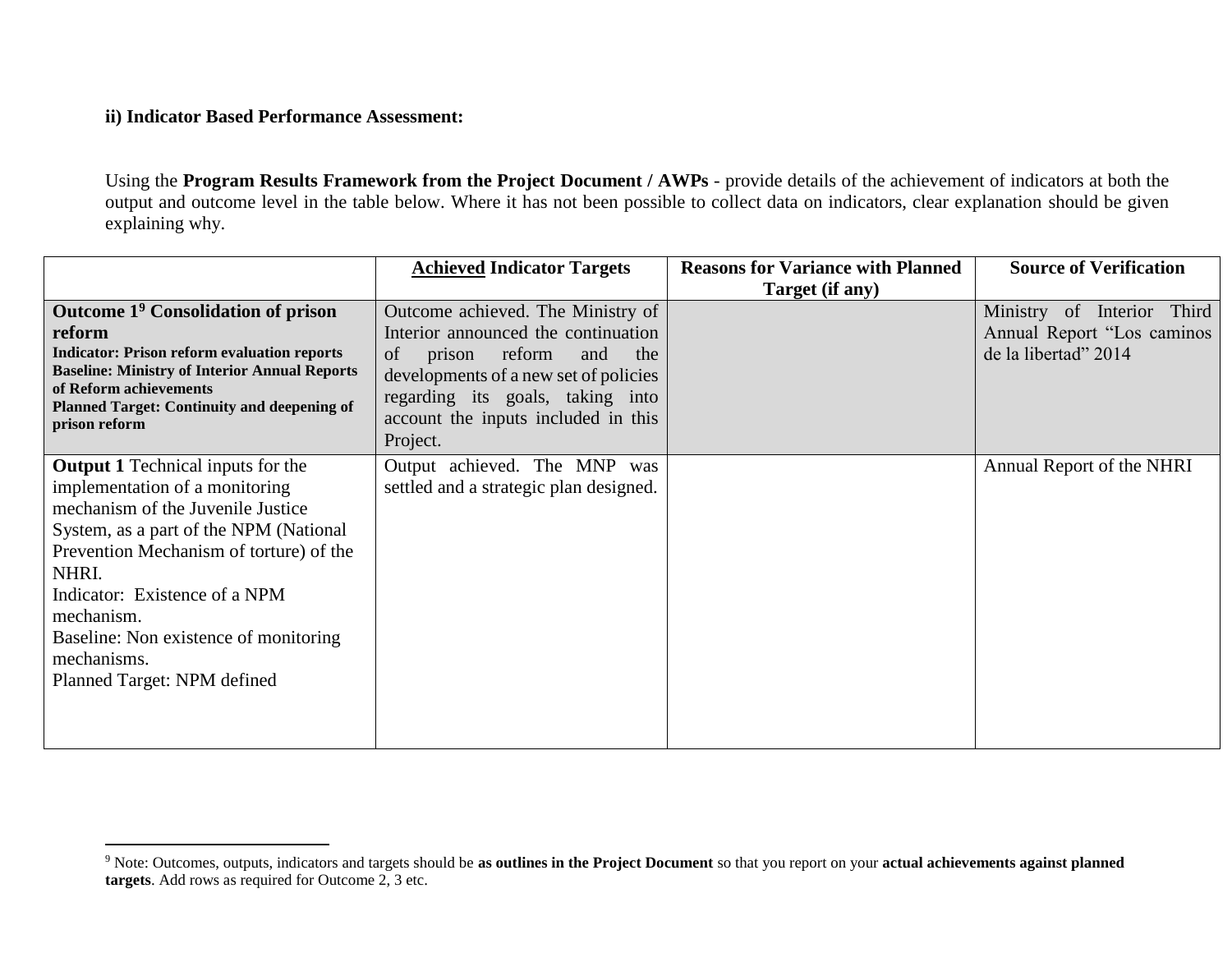| <b>Output 2 Diagnosis of familiar and</b><br>social situation of imprisoned women as |                                                                        |                                  |
|--------------------------------------------------------------------------------------|------------------------------------------------------------------------|----------------------------------|
| an input for the design of specific public                                           |                                                                        |                                  |
| policies                                                                             |                                                                        |                                  |
| Indicator: Existence of an integral study<br>on the socio demographic profile of     | achieved.<br>The<br>Output                                             | Diagnosis report about the       |
| women in prison from a human rights and                                              | methodological<br>proposal<br>was                                      | socio demographic profile of     |
| gender perspective.                                                                  | designed with governmental<br>and                                      | imprisoned women elaborated      |
| Baseline: Academic and civil society                                                 | civil society<br>participation<br>and                                  | disseminated<br>and<br>among     |
| limited reports about the social profile of                                          | implemented through a recognized                                       | counterparts and institutional   |
| women in prison.                                                                     | public opinion and social science                                      | actors                           |
| Planned Target: Methodological proposal                                              | agency.                                                                |                                  |
| designed and implemented through a                                                   |                                                                        |                                  |
| national survey of women in prison.                                                  |                                                                        |                                  |
|                                                                                      |                                                                        |                                  |
|                                                                                      |                                                                        |                                  |
|                                                                                      |                                                                        |                                  |
| Guideline<br>Output 3<br>proposal<br>for                                             | Output achieved. A guideline was                                       | Public<br>launching<br>of<br>the |
| social policies for<br>innovative<br>the                                             | elaborated and presented to the                                        | Guideline<br>for<br>the          |
| protection of children with imprisoned                                               | public with a set of recommendation                                    | implementation of innovative     |
| parents                                                                              | for the creation of a public policy for                                | social<br>for<br>policies<br>the |
|                                                                                      | the protection of children with                                        | protection of children with      |
| Indicator: Existence of a guideline for                                              | imprisoned parents.                                                    | imprisoned parents.              |
| child protection in relation to their                                                |                                                                        |                                  |
| imprisoned parents                                                                   |                                                                        |                                  |
| Baseline: Partial civil society studies                                              |                                                                        |                                  |
| about the situation of children with                                                 |                                                                        |                                  |
| imprisoned parents. Not existence of a                                               |                                                                        |                                  |
| specific guideline for protective actions.                                           |                                                                        |                                  |
| Planed<br>Guideline<br>target:<br>with                                               |                                                                        |                                  |
| recommendations for public policies for                                              |                                                                        |                                  |
| children<br>with<br>imprisoned<br>partners                                           |                                                                        |                                  |
| distributed<br>elaborated<br>and<br>among                                            |                                                                        |                                  |
| penitentiary operators.                                                              |                                                                        |                                  |
| <b>Output 4 Policy officials trained on the</b>                                      | Outcome achieved. About 160 police<br>officers and commanders trained. | Reporting<br>in<br>the<br>Annual |
| criminal process code functioning.                                                   |                                                                        | Project Report.                  |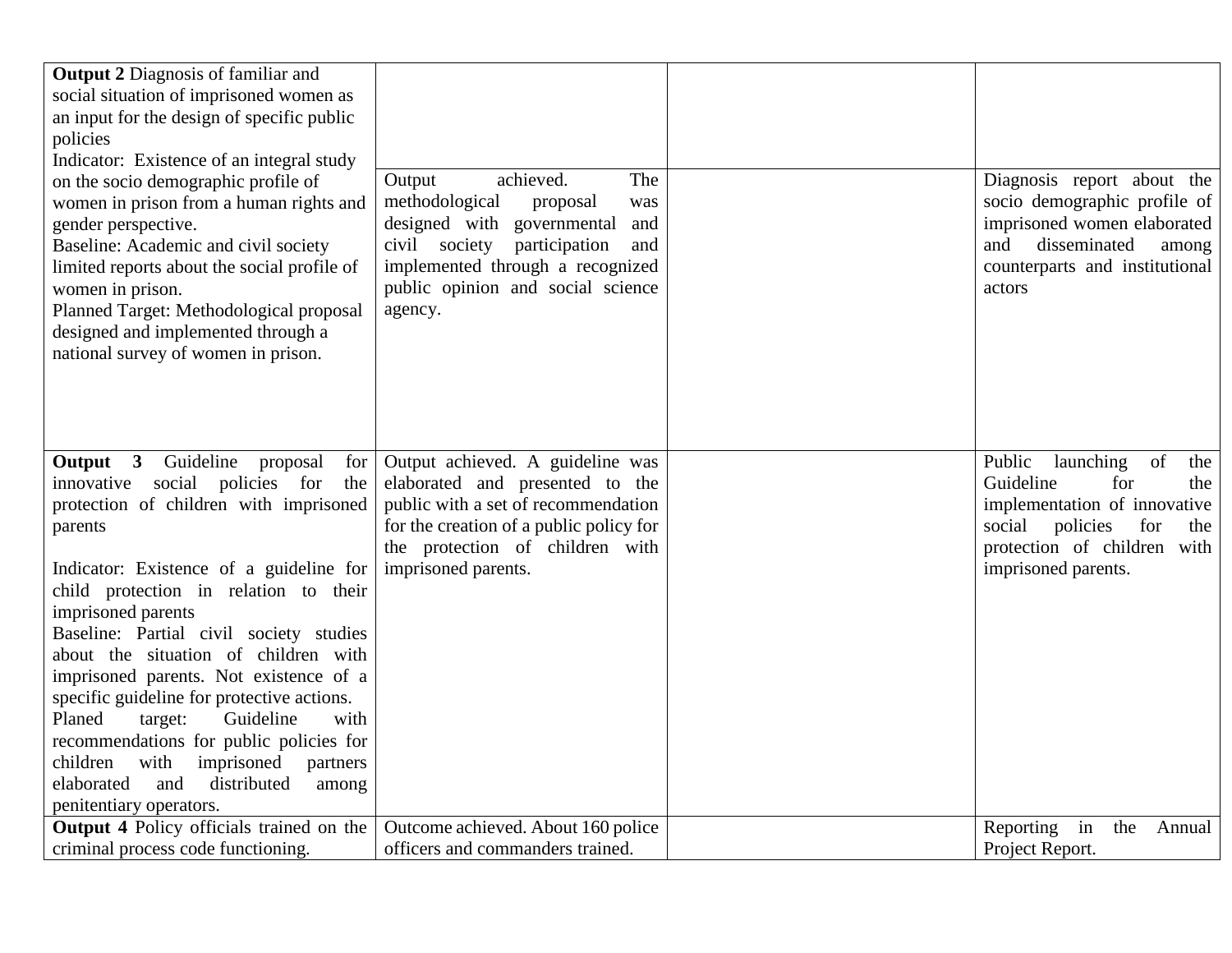| Indicator: Training activities developed    |                                       |                                 |
|---------------------------------------------|---------------------------------------|---------------------------------|
| for police officers.                        |                                       |                                 |
| Baseline: Limited knowledge of the police   |                                       |                                 |
| officers about the implications of the      |                                       |                                 |
| criminal code reform                        |                                       |                                 |
| Planned target: Policy officers sensitized  |                                       |                                 |
| and trained about the contents of the new   |                                       |                                 |
| criminal process code.                      |                                       |                                 |
| <b>Output 5</b> Training of penitentiary    | Outcome achieved. 400 penitentiary    | of<br>Registration<br>training  |
| personnel and technical inputs provided     | operators trained in human rights     | courses in the Penitentiary     |
| for the designing of a human rights         | courses.                              | School.                         |
| training model.                             |                                       |                                 |
| Indicator:<br>Amount of penitentiary        |                                       |                                 |
| operators trained on human rights.          |                                       |                                 |
| Baseline: 1.1.000 penitentiary operators    |                                       |                                 |
| were incorporated, the Penitentiary School  |                                       |                                 |
| is preparing a new curricula and training   |                                       |                                 |
| instances for them.                         |                                       |                                 |
| Planned target: 400 penitentiary operators  |                                       |                                 |
| trained and a human rights training model   |                                       |                                 |
| designed.                                   |                                       |                                 |
| <b>Output 6</b> Sensitizing of penitentiary | Outcome achieved. A workshop for      | Registration of the workshop    |
| officers about corruption prevention in the | the defining of risk factors of       | about corruption prevention in  |
| penitentiary mileu.                         | corruption in the penitentiary system | the penitentiary <i>mileu</i> . |
| Indicator: Ethical Code elaborated.         | was held and a Draft Ethical Code     |                                 |
| Base line: Penitentiary personnel does      | was elaborated and presented to the   |                                 |
| count with an Ethical Code.                 | national authorities.                 |                                 |
| Planned target: Sensitizing activities for  |                                       |                                 |
| the preparation of an Ethical Code          |                                       |                                 |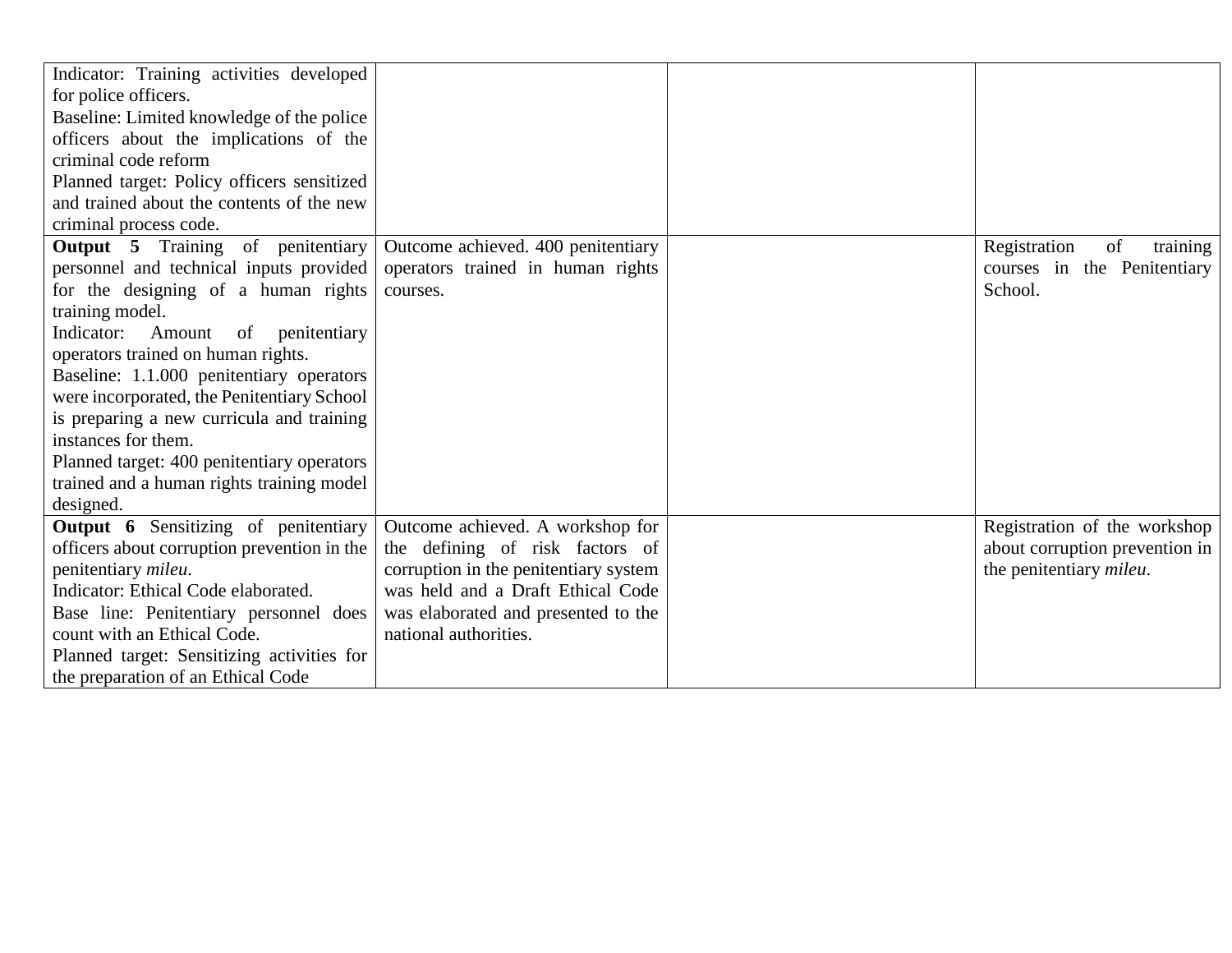#### **iii) Evaluation, Best Practices and Lessons Learned**



The Project Schedule was strictly implemented.

After five years in office, the Ministry of Interior underlined in its third Management Report on Prison Reform the support received from the United Nations System and, in particular, from the Project "Support for the consolidation of prison reform".

Training instances of human rights for penitentiary operators, many of them held on prison premises, were taken by the National Penitentiary School as a good practice to be multiplied in future instances. In some cases (i.e Rivera Prison, north Uruguay, border with Brasil) the training represented the first human rights

sensitizing for the personnel, who highly appreciated the presence of the Project. In the same sense, the Project tackled the issue of children with imprisoned parents. The innovative approach of this theme, which included a field research and an open dialogue with the authorities and civil society, positioned the matter in the public agenda: the Ministry of Interior and several NGOs are now involved in a joint effort to define specific steps to asssit and protect children with imprisoned parents.



The social research developed on one of the main target groups of the Project –imprisoned women -was the technical platform for the assessment of recommendations for innovative policies.

A remarkable good practice was that while the Project developed it specific activities –training, national dialogues, social research- communication activities were held in parallel. In this sense, the contents of the Project allowed the UN System to show its involvement in human rights and it operative capacity in a very sensitive issue as justice administration and penal reform. In this sense, public communication played the

role of dissemination information and an enriching human rights perspective for prison matters so as to strengthen cultural values aimed at social integration and inclusion.

As a conclusive issue, it is quite remarkable the role of the United Nations System as an unique open instance where all social and institutional actors can discuss about very political sensitive matters: prison conditions, public human rights policies, violence prevention, community based programs, rehabilitation programs, social control institutional alternatives. From governmental and State authorities (Ministry of Interior, National Rehabilitation Institute, Judicial Power, Parliamentarian Commission of Human Rights) to independent organization and civil society (National Human Rights Institution, Parliamentarian Commissioner for Prisons, human rights NOGs) all actors agreed that the "United Nations field" was an excellent instance to share concerns, discuss ongoing matters and to draft actions and programs.